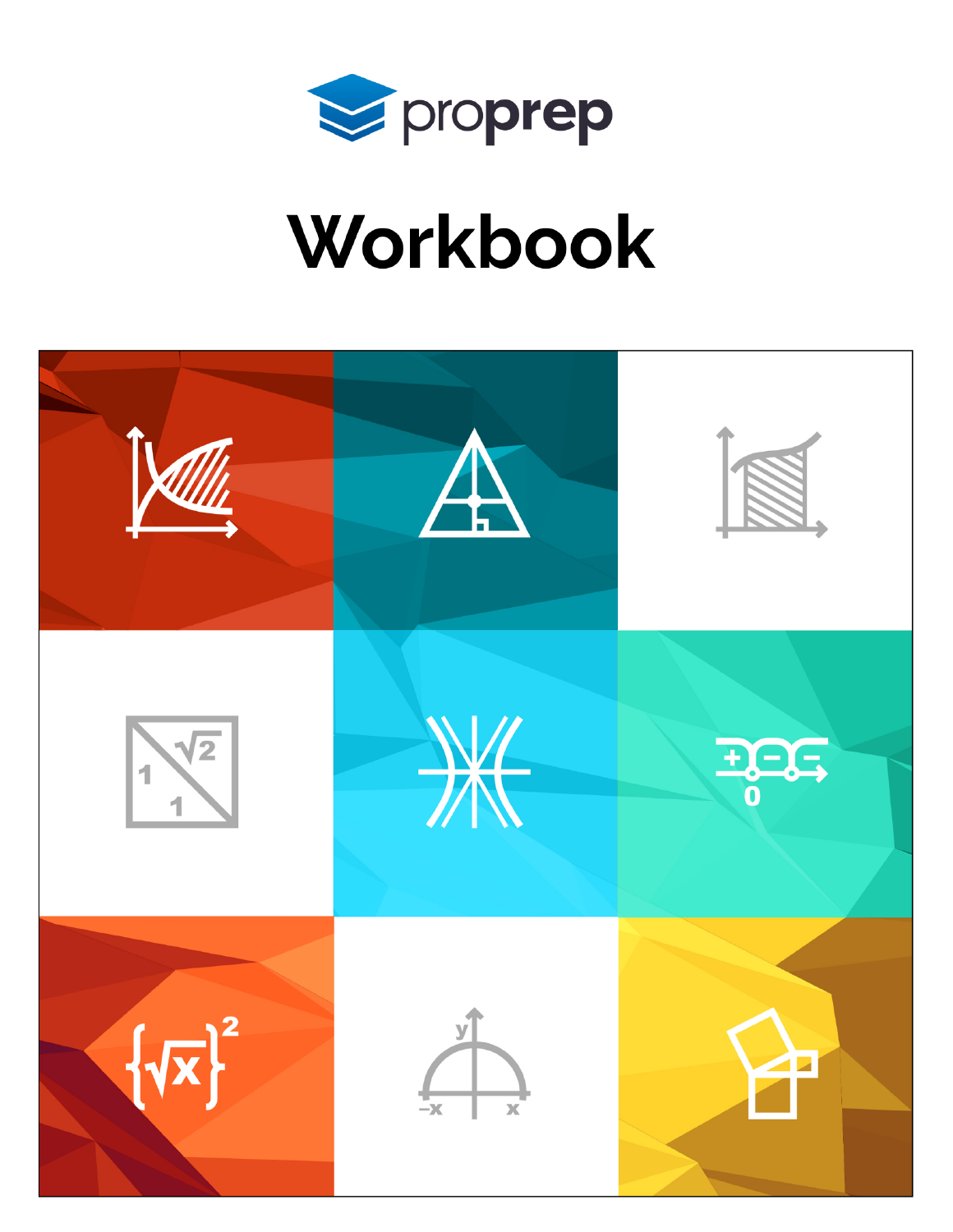### Table of Contents

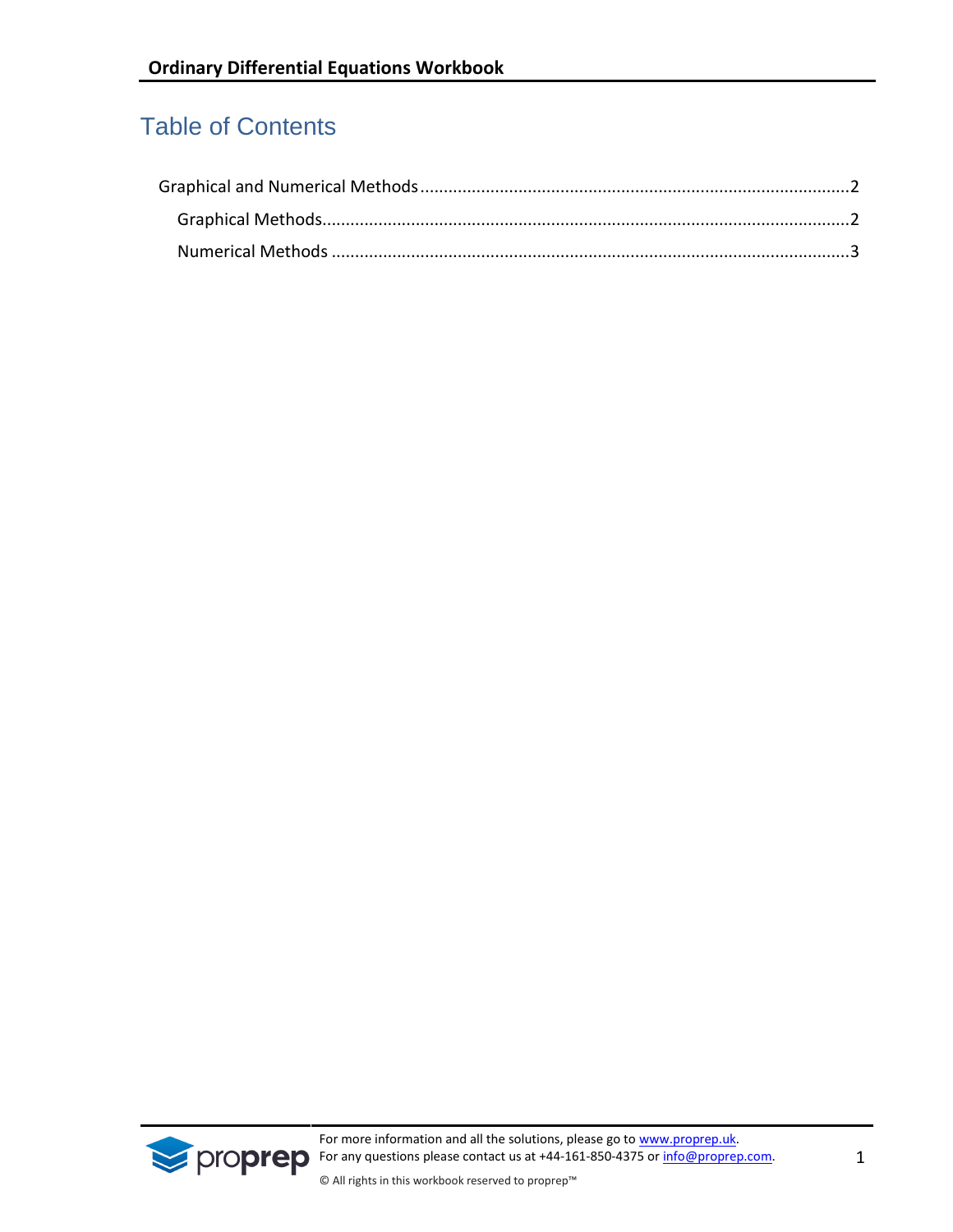## <span id="page-2-0"></span>**Graphical and Numerical Methods**

#### <span id="page-2-1"></span>**Graphical Methods**

#### **Questions**

- **1)** Given the differential equation  $y' = x + y$ .
	- a. Sketch line elements for the points  $(x, y)$ , where  $x, y \in \{-2, -1, 0, 1, 2\}$ .
	- b. Compare with a computer-aided sketch of the direction field.
- **2)** Given the differential equation  $y' = x + y$ .
	- a. Describe the isoclines associated with this DE and sketch a few (say, 3).
	- b. Draw a few line elements on each of these.
	- c. Compare with a computer-aided sketch of the direction field.
- **3)** Given the differential equation  $y' = x + y$ .
	- a. Show a computer-aided sketch of the associated direction field.
	- b. Use this to manually sketch the solutions to the DE passing through the points  $\left(0,0\right)$  ,  $\left(0,1\right)$  and  $\left(0,-1\right)$  .
- **4)** Given the differential equation  $y' = x^2 + y^2 2$ .
	- a. Describe the isoclines associated with this DE and sketch those for slopes  $c = -1, 0, 2$ .
	- b. Draw a few line elements on each of these.
	- c. Compare with a computer-aided sketch of the direction field.
	- d. Use the DF to manually sketch the solutions to the DE passing through the points  $(0,0)$ ,  $(0,2)$  and  $(0,-2)$ .

#### **Answer Key**

To View the answers to the exercises, please refer to the appropriate videos on site.